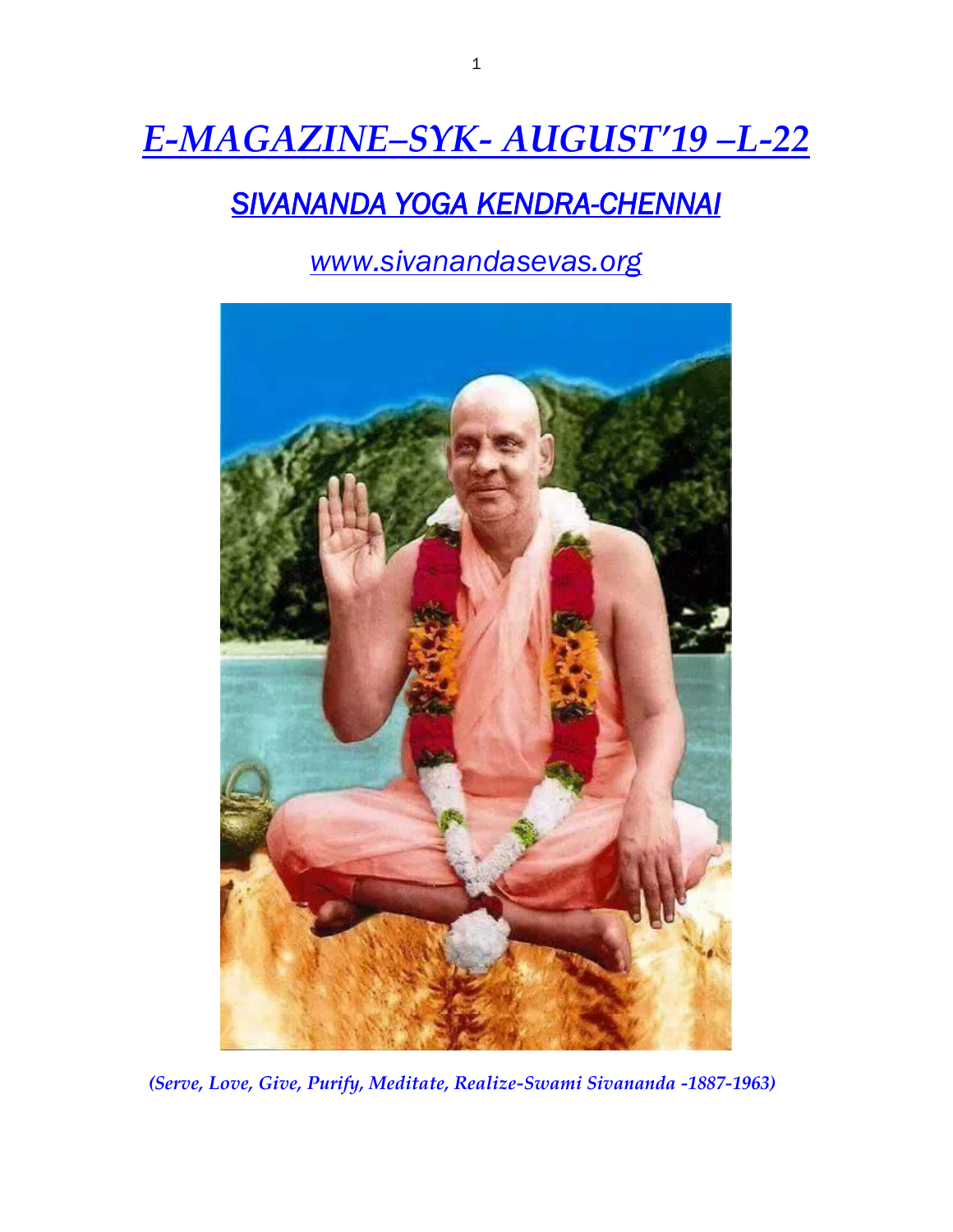#### *\*MISSION - HUMANITY\* : -*

*I will now share with you five ways, that I evolved out of my experience with youth, to help then humanity.*

*1. Give Youth Opportunities to Serve. It is an eternal truth that the greatest satisfaction we find in this life is not that which is done for self but that which is given for the benefit of another. The principle is "what can I give? what can* 

*2. Connect Youth with the Word of God. Scriptures contain the record of the self-revelation of God, and through them God speaks to human beings. Every home has to have a small library, say about ten books. One of them definite* 

*3. Cultivate the virtue of consistency. It does not make sense to occasionally 'fill up' with water,* between. The same thing is true spiritually. Spiritual thirst is a need for living water. Every hon

*4. Creating family environment where children can learn truths for themselves. Our most important and powerful assignments are in the family. They are important because the family has the opportunity at the start of a child's life to* 

*5. Work Together toward a Common Goal. Leaders who provide example, encouragement, and caring can be invaluable to youth at this important time of their lives. As leaders learn about each young man and young woman, they ca empower them.*

*- Bharat Ratna Dr. APJ Abdul Kalam*

*(speech during the dedication ceremony of "Chidananda Sevashram" at JN Tata Auditorium; Bangalore on 19th Dec 2014)* 

#### *\*DESIRE\**

*.*

*by Sri Swami Sivananda*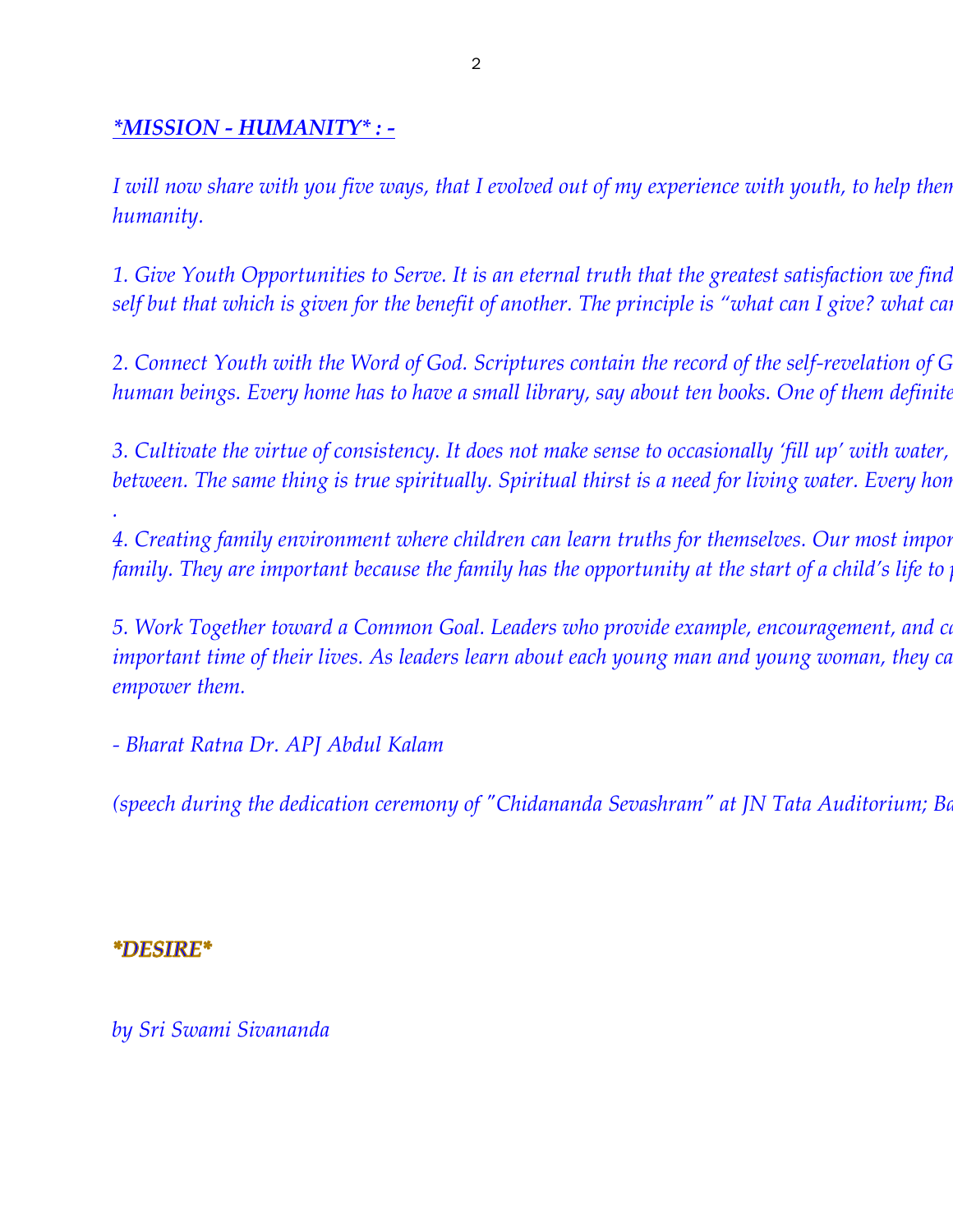*\*Desire is an impulse (conative) towards an object.\* It is kept alive by imagination of the object s \*Desire is an earnest longing for attaining some object or goal. It is a wish to enjoy an object. An urge to attain something is desire.\**

*Desire to see has become the eyes; desire to hear has become the ears; desire to taste has become the tongue; desire to see has become the eyes; desire to smeller nose; desire to touch has become the skin; desire to work has become the hand; desire to speak has walk has become the feet; desire to copulate has become the organ of reproduction. \*Desire is the*:

*Desires are the conative tendencies of your instincts. An instinct is an involuntary prompting to philosophy, desire is born of Avidya or ignorance. There are neither desires, nor cravings, nor longings in tho transcendent. It is not touched by even a trace of desire. It is absolutely free from Maya or Mala* 

*When you think of an object, you feel a sort of stirring within you. There is an impulse to action desire arises to attain the object. Then there is Cheshta or Prayatna (effort). You begin to think in possess the object.* \*By the force of mere thought of an object, a tendency or hidden subtle Vasana *begin to work.\* You obtain the object and enjoy it.*

*\*Vasana is a subtle form of desire. It is hidden desire. Vasanas assume the form of desire which is gross.\* Trishna is intense craving or hankering after sensual objects. \*Vasana is intermingled with Samskaras or impressions.\* Vasan Samskaras in turn generate Vasanas.* \*The rotation of this never-ending wheel of Vasana and Sa *which causes births and deaths.\**

*Impulses are of three kinds, viz., impulse of thought, impulse of speech and impulse of action.*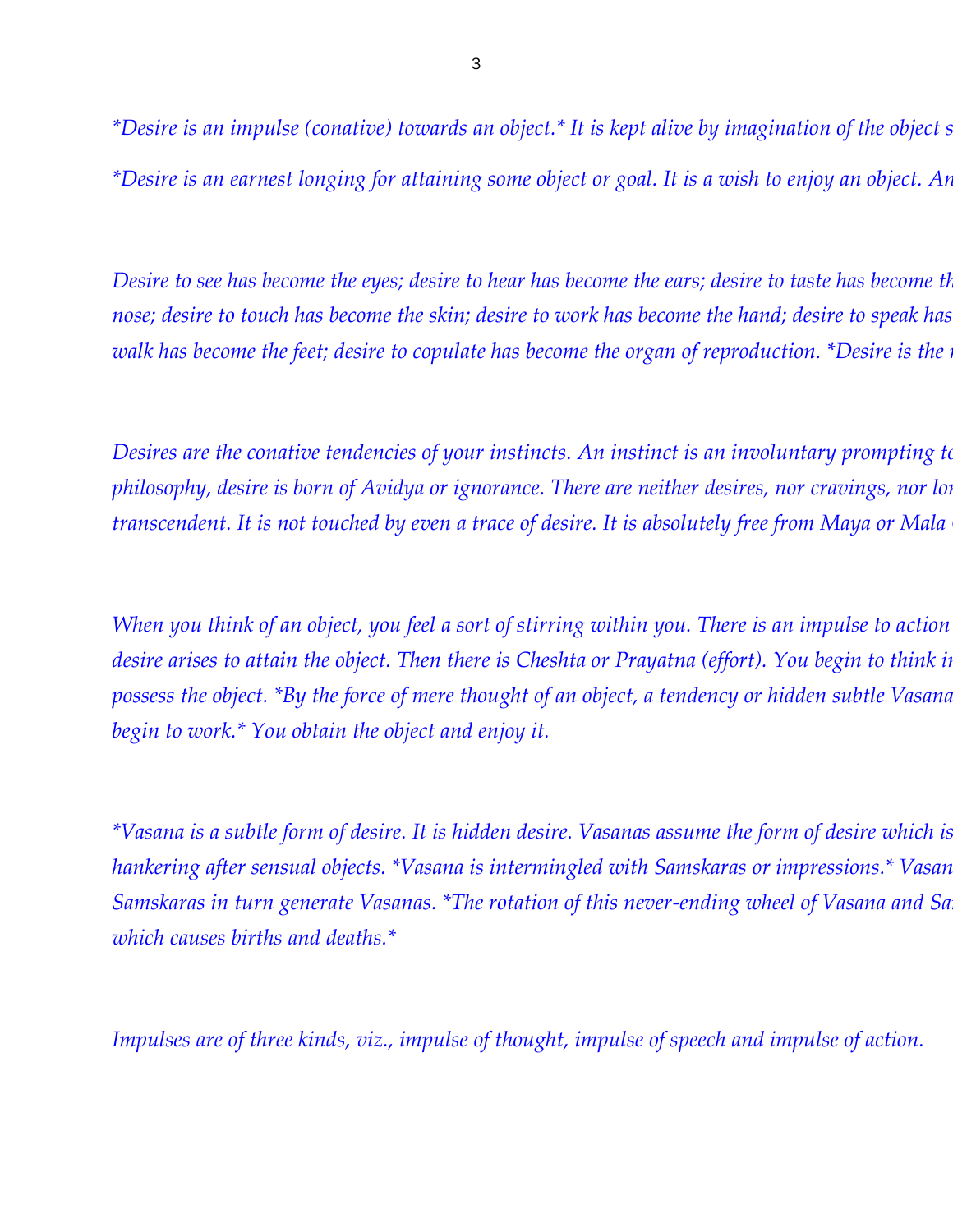*\*Impulse, instinct, desires, cravings, are all modifications of Prakriti or Gunas. Just as the iron pieces move in the presence of magnet, the impulses, instincts, etc., derive their force or Chetana Sakti from Brahman only, the source of everything.\** 

*Abhinivesa is clinging to this earthly life. This is fear of death. \*This is one of the five afflictions born of Avidya or ignorance. This is synonymous with Bergson's 'elan Vital,' Schopenhauer's 't of Lord Buddha.* \*This clinging to mundane life is the cause for rebirth. This clinging should be down that the through dispassion. This cling in g hould be a *discrimination and enquiry of 'who am I?'.\**

*If you wish to withdraw yourself from the objects of senses, you will have to shut out the three di perform the conative, the cognitive and the affective processes. The mind runs outside through conation. Conation, conation, concation and affection mind runs outside through conation. Continently is activity. Cognition is perception. Affection is love towards objects. Conation is at the root of all through Kriya Sakti. The process of cognition is done through Jnana Sakti. The process of affection-*

*Do not allow the mental energy to run in these directions. \*Through the practice of Japa, Pranay enquiry, meditation and devotion you can fix your mind on the Lord or the Atman.\**

*From the Avidya Sakti desire arises to enjoy the external objects of desire. As soon as man was end of the veil of the external objects of desire. As soon as man was end of the analyzing the analyzing manuform and the Avi forgot his essential blissful nature and began to run after sensual objects to seek his pleasure through the senses. to exert, to do selfish Karmas, to realise his objects of desire. He lost his original freedom and became bound. (desire) and Karma (action) are the knots or Hridaya Granthis that have tied the deluded Jiva to* 

*Desire is strengthened by hope and anticipation and repetition. Desire consists of three parts, viz*.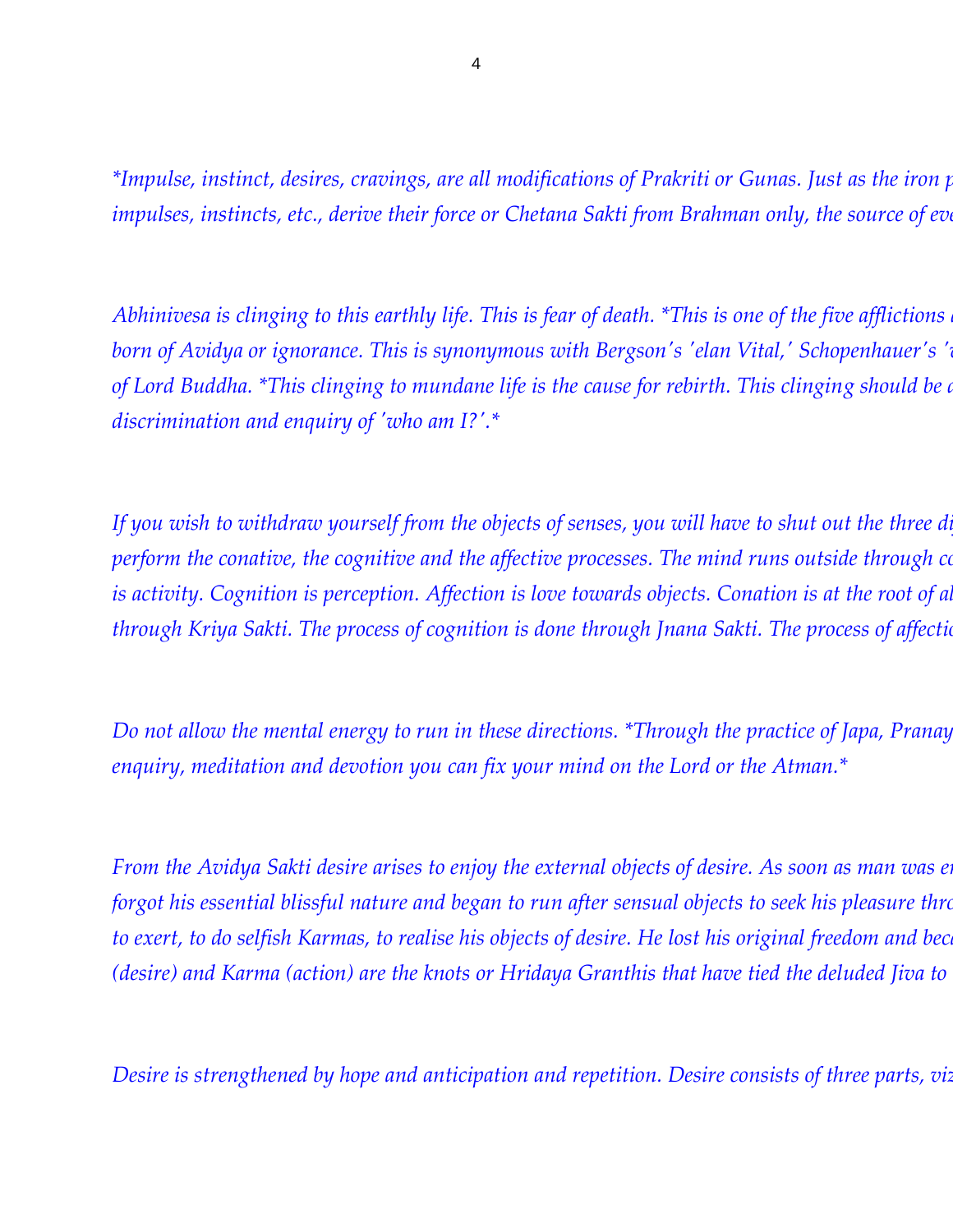*(Kamana) and preference. If you remove attachment through dispassion, discrimination and enq may remain for some time. It will also perish through discrimination.* \* Therefore remove attachm *discriminate between the real and the unreal. Persist in your enquiry. \*There are three sorts of a an object or a place.\**

*You may have a preference to coffee or tea, brinjal or potatoes and the like. However nice may be or a Bengali or a Punjabi will have preference to his own dishes. It takes a long time to destroy this preference.*

*\*Every action is an outcome of some motive. Motive is nothing but some instinctive impulse or combination of two or more impulses.\**

*Any activity is an endeavour to attain a goal. There is a vital impulse or urge to action. The conation are process in man.* <sup>\*</sup>There are the reproductive instinct, the pairing or sexual instinct, the instinct of self-preservation, *from injury, instinct of combat, instinct of curiosity, herding instinct, instinct of repulsion, inst instinct of assertion, instinct of laughter, the Bania or Vaishya instinct through which one explo comforts, the instinct of lordliness through which man tries to lord or domineer over others, and tries to destroy others who are more powerful and influential than him.\**

*Man wishes to have children to maintain the race or line. This is reproductive instinct or Putra*. *the sexual instinct. The strength of the sexual desire depends upon the intensity of sexual impuls influence on the mind. It is a force suddenly communicated to the mind. The sexual impulse is controlled by a formation, the mind, It is a force suddenly communicated to the mind, Influence on the mind, Influence pure food and Atmic enquiry.*

*Man wants to preserve himself. Hunger is a self-preservative instinct. In time of danger, he wan danger. This is the instinct of escape. He wishes to fight when he is insulted. This is the instinct things. This is the instinct of curiosity. He wants company for talking. He wants to have a comm*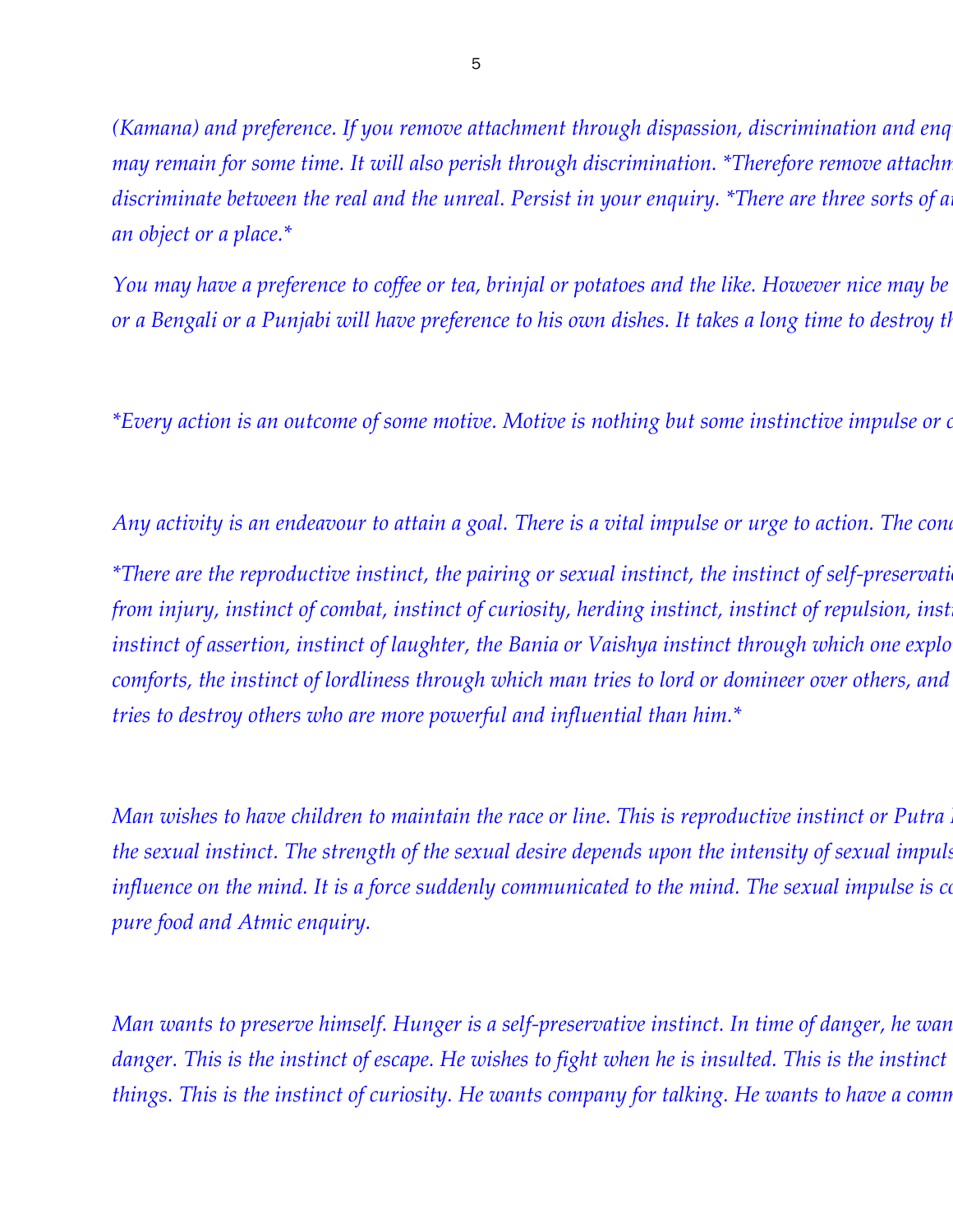*instinct. He has an inherent attraction or repulsion for certain persons or objects. This is the ins wants to assert himself, My view alone is correct. I can do anything and everything. I am intellig scholar. This is the self-assertive Rajasic instinct or the instinct of assertion.\* He has special inbornera. This is the self-assertive Rajasic instinct or the instinct of assertion.\* He has special inbornera. fondles and caresses them. This is parental instinct. There is the instinct to retaliate.*

*According to Gita impulse is Vegam or force. \*Lord Krishna says, He who is able to endure here body, the force born of desire and passion, he is harmonised, he is a happy man (V-23).\**

*Just as the petrol or steam moves the engine, the instincts and impulses move this body. The instinanty are the prime move the prime movers are the prime movers of all human movers are the instinction movers are non*activities. They give a push to the body and move the Indriyas to action. The instincts create hab *driving power by which all mental activities are kept up. These impulses are mental forces. They life lies in them. These impulses operate through the mind and the intellect.*

*If you withdraw the fuel, the steam engine will cease working. If you remove the main spring of a do not supply petrol to a motor car and an aeroplane, they will not work. \*Even so this body will motionless if the instinctive impulses are taken away from the organism.\**

\*Conquest of desires is conquest of mind, because mind is nothing but a bundle of desires.\* Anni *state of desirelessness is the highest Nirvikalpa Samadhi.\* Desire is a dire enemy of peace, devoti* 

*If you entertain a desire to possess an object, then only the object gives you pleasure. Therefore d* 

*Woman in herself is not handsome for man. She is beautiful only in proportion to man's desire f*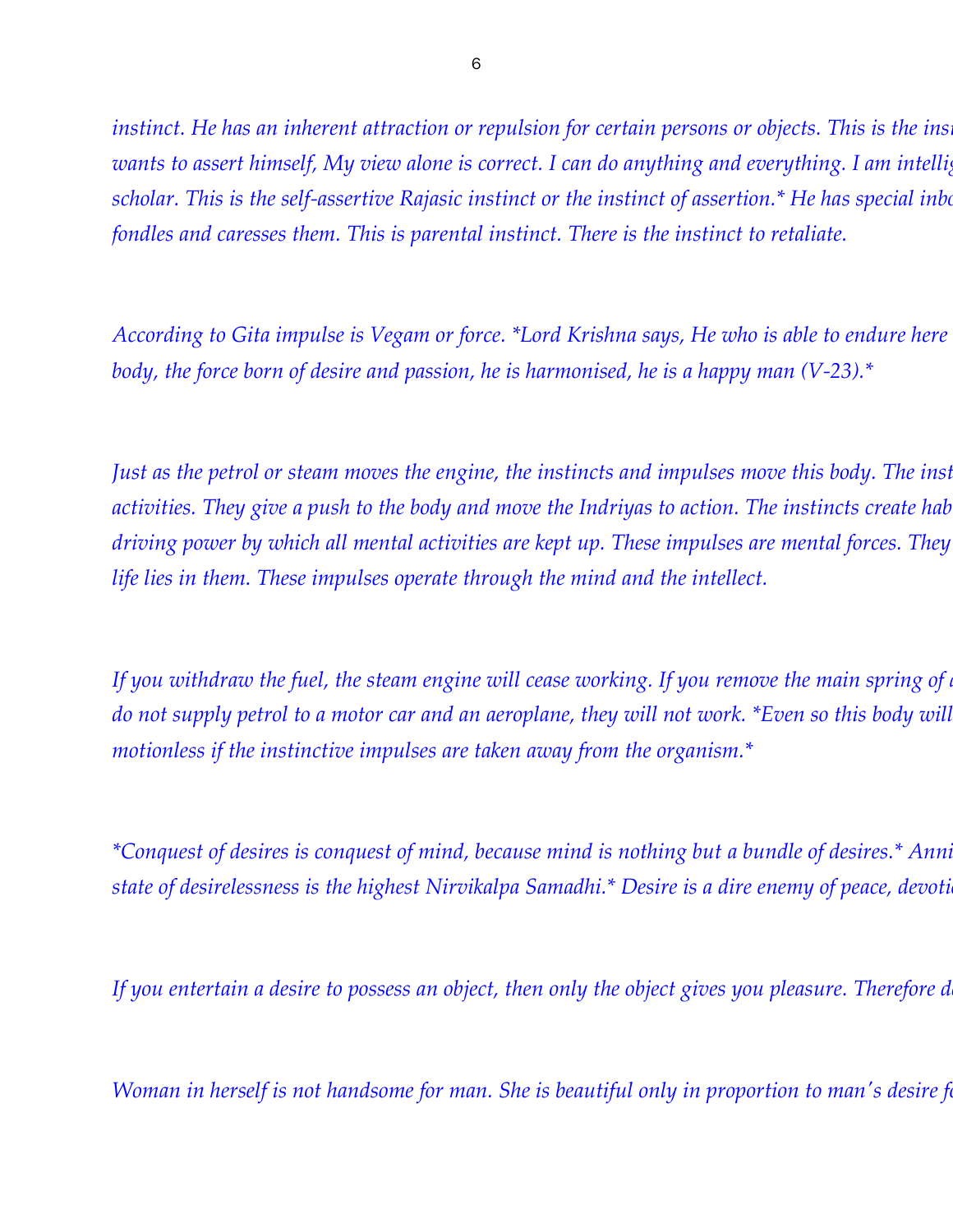*Urvasi's beauty even in the brow of an ugly woman. A sage or a man of discrimination has neither attraction nor woman. A sage or a man of discrimination has neither attraction for woman. A sage or a man of discrimination* 

*A beautiful woman loses all charm and becomes an object of repulsion after coital orgasm, when the sex impulse is at its lowest ebb in man. Beauty is a mental Kalpana only. What is beautiful for one is not so for another. The man p woman and sees highest beauty even in an ugly woman.* \*This is all due to the working of the mind which creates hell in an up and which and which creates header and which creates held in an analyzed the mind woman and see *heaven and heaven in hell.\**

*Control the senses first. Destroy the desires through discrimination, meditation and Atmic enquiry and rest in the desireless Satchidananda Brahman.*

*May you be established in your native, pristine state of divine glory and splendour which is beyd* intellect, wherein there is neither urge nor impulse nor instinct, neither conation, nor cognition, *Trishna, wherein you enjoy perfect peace, bliss and joy through meditation and Nirvikalpa Samd*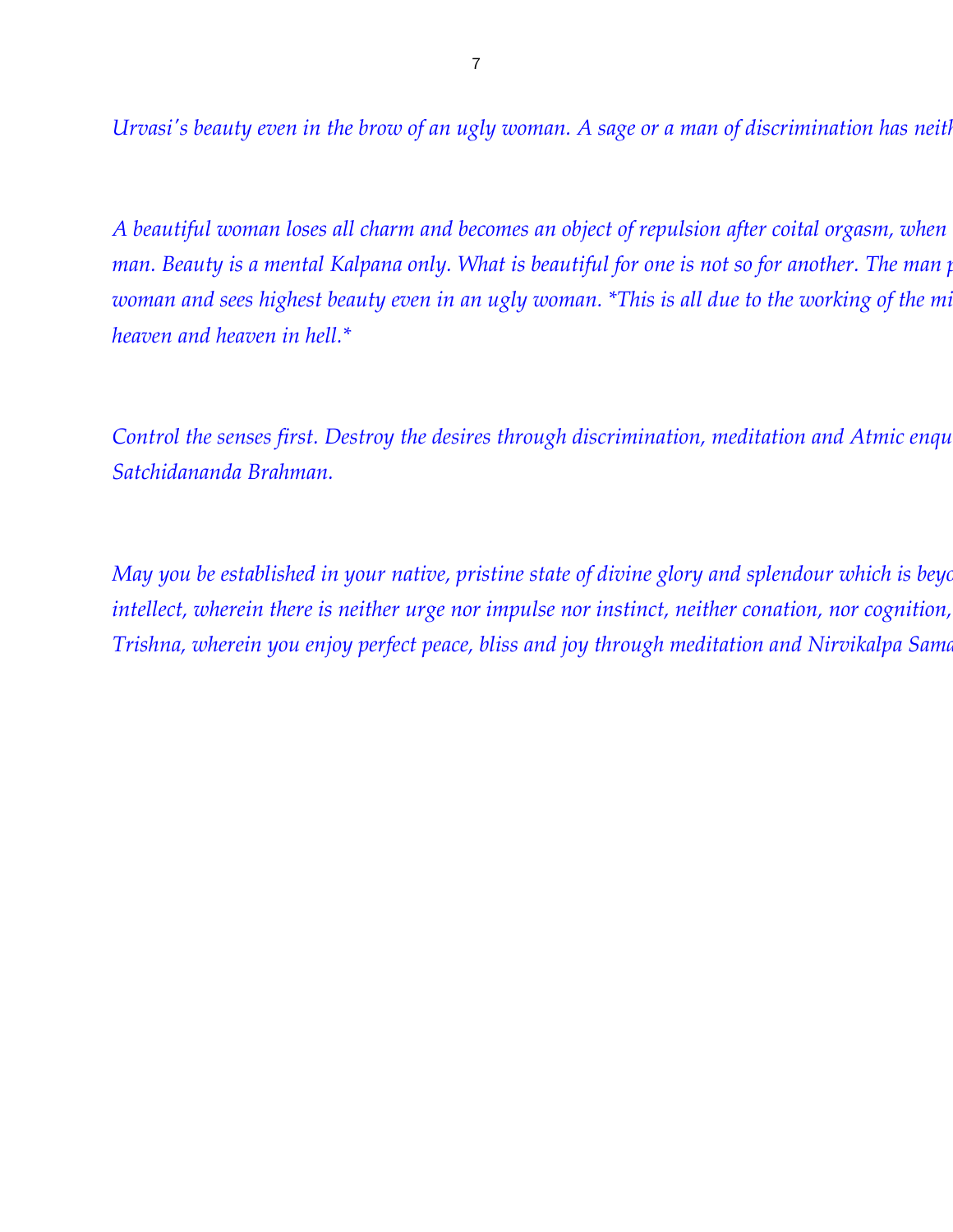*EARN YOGA FROM THE GURU OR YOGA TEACHERS….*

*DO NOT LEARN YOGA THROUGH BOOKS OR GADGETS….*

*PRACTICE YOGA DAILY……THIA LEADS TO YOU GOOD HEALTH AND PEACE OF MIND.*

*Hence,Be Happy.Makes others Happy........*

*Yoga Shows the Way.....Practice Yoga Daily and follow the foot steps of Gurudev.*